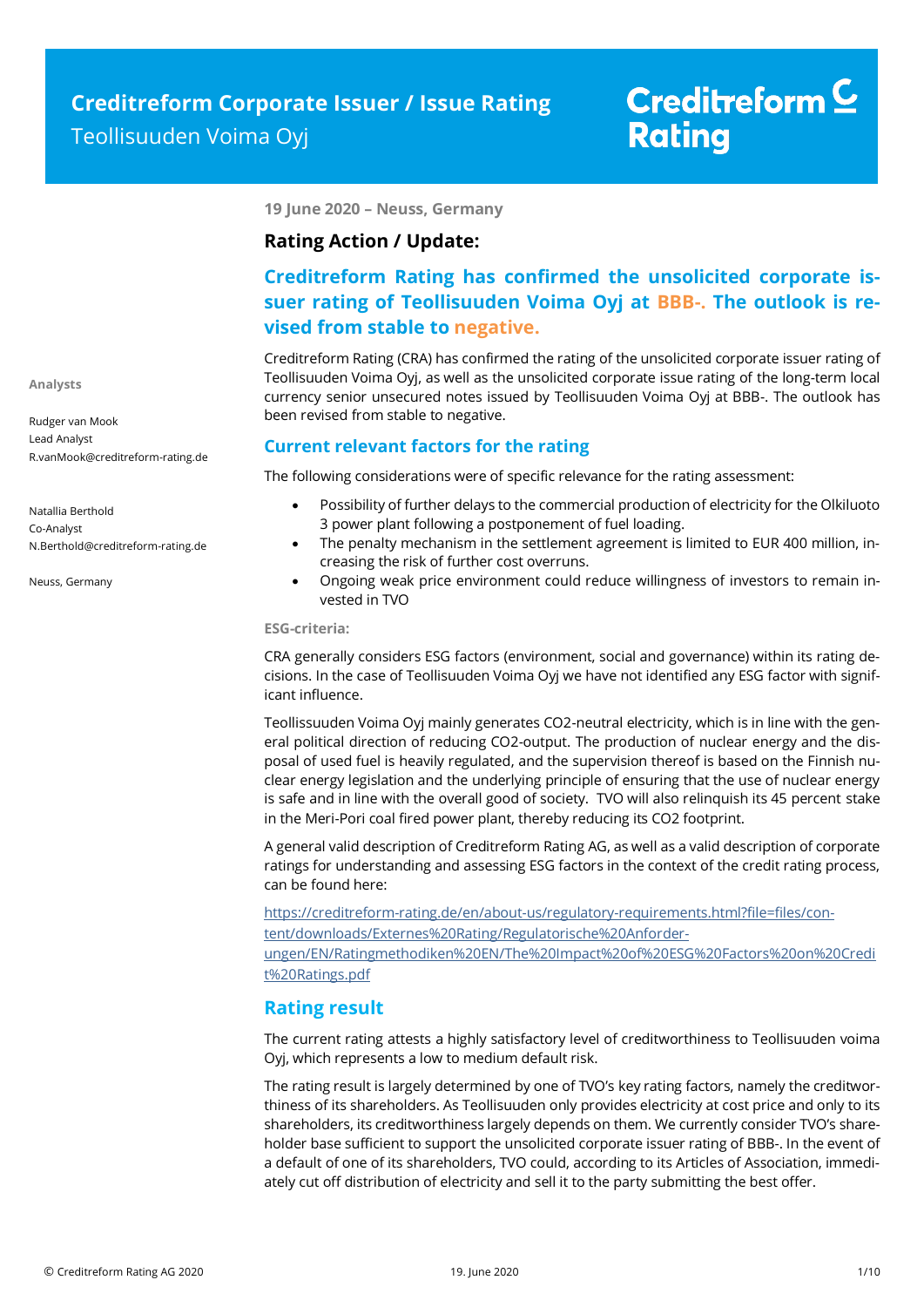Despite the turnkey principle of the plant contract and the joint and several liability for the supplier consortium, there are risks regarding the completion of the OL3 power plant. The settlement agreement between the supplier consortium and TVO provided relief, but further significant delays to the project might affect OL3's profit yielding capacity and increase the counterparty risk regarding the supplier consortium. According to the latest update of the supplier schedule, commercial electricity production should commence in March 2021.

TVO is awarded some degree of systemic relevance as it provides approximately 17% of all energy consumed in Finland. This percentage is expected to rise to approximately 30% after the commissioning of the OL3 power plant.

## **Outlook**

We have revised the outlook from stable to negative following further fuel loading delays for the OL3 power plant. As of yet it is still unclear whether this will delay the start of commercial production, which we believe is a likely scenario. According to the settlement agreement of March 2018 TVO is entitled to receive a penalty payment if the consortium is not able to deliver the plant by 31 December 2019. The penalty is limited to EUR 400 million and depends upon the time of completion. We fear that, should there not be a new arrangement between the supplier consortium and TVO, this might result in further cost overruns, which in turn might affect the profit yielding capacity of the OL3 plant.

The current low Nord Pool electricity spot prices also contribute to the negative outlook for TVO. The Finnish area price on the Nord Pool exchange is currently only slightly higher than TVO's production cost of EUR 20/MWh. The cost of production is expected to rise to approximately EUR 30/MWh after the commissioning of the OL3 power plant. This market development (which mainly resulted from COVID-19 lockdown measures) could pose a threat - as well as the possible recession which may follow - which could continue to keep the market spot prices below the cost price and reduce the willingness of investors to remain invested in TVO.

### **Best-case scenario: BBB-**

In our best-case-scenario we assume a rating of BBB-. We believe that an upgrade is unlikely due to the current situation with the Olkiluoto 3 power plant. In this scenario we assume that the commissioning for the OL3 power plant proceeds on schedule and that there are no further cost overruns that impact TVO's cost structure.

### **Worst-case scenario: BB**

In our worst-case-scenario we assume a rating of BB. This might be the case if the scheduled commissioning of the OL3 plant is delayed significantly, resulting in large cost overruns which could impact TVO, as no further arrangements have been made by the supplier consortium to cover further cost overruns so far. Additionally, further significant delays put downward pressure on the rating as it increases counterparty risk.

## **Business development and outlook**

During the business year of 2019, Teollisuuden voima Oyj generated - including the Meri-Pori coal fired power plant - 14.94 TWh (2018: 14.7 TWh) of electricity, which represents approximately 17 percent of all electricity consumed and 22.6 percent of all the electricity produced in Finland. The OL1 and OL2 nuclear power plants had a combined load factor of 94.8 percent during the 2019 business year. TVO generated a revenue of EUR 254.2 million (2018: EUR 350.3 million), EBITDA of EUR 43.05 million (2018: EUR 69.83 million), EBIT of EUR -2.44 million (2018: EUR 14.65 million) and an EAT of EUR 87.20 (2018: EUR -18.23 million). The fall in revenue, EBITDA and EBIT was mainly due to lower nuclear waste management fees and reduced output

#### Please note:

The scenarios are based on information available at the time of the rating. Within the forecast horizon, circumstances may occur that could lead to a change of the rating out of the indicated range.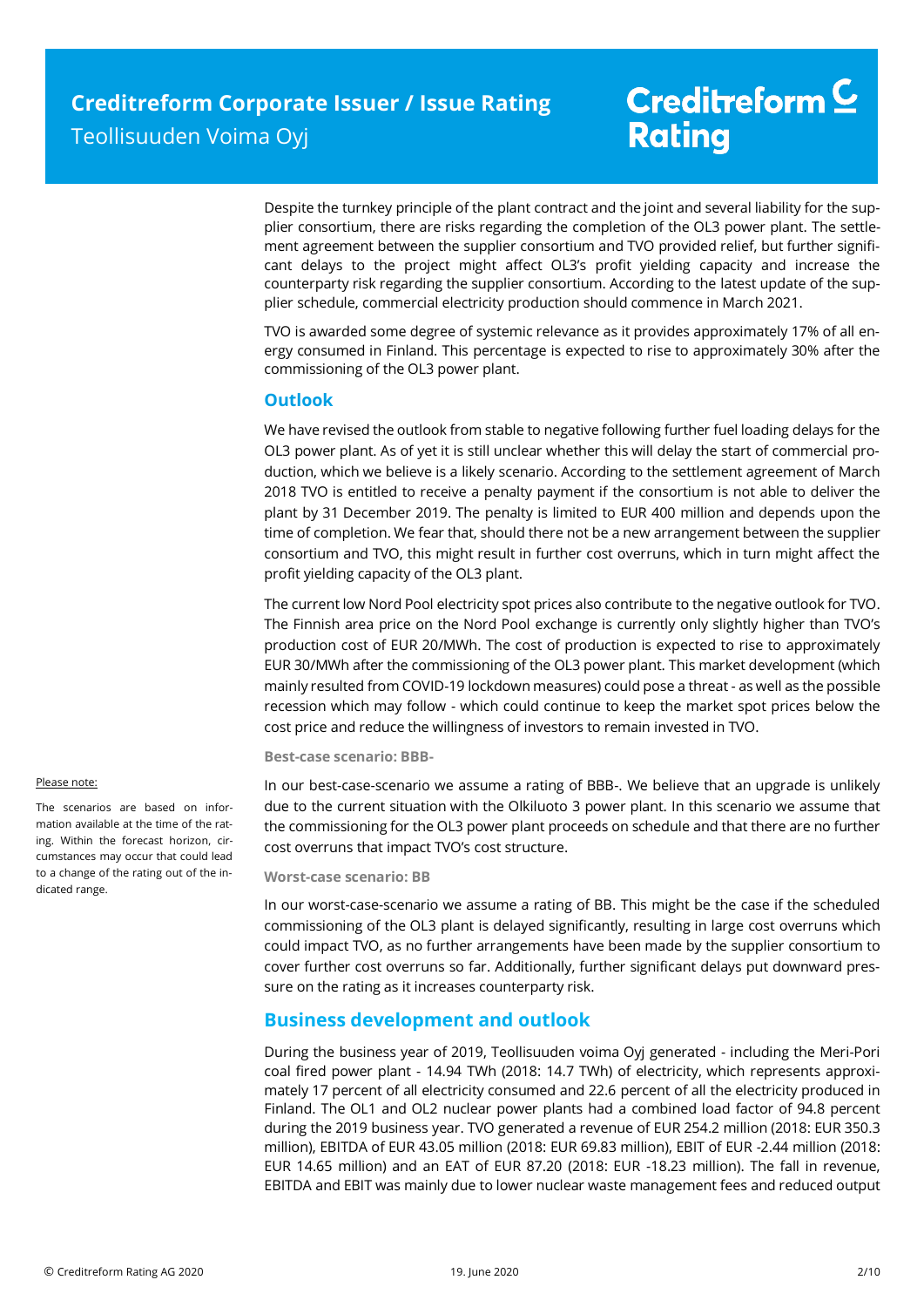from the Meri-Pori coal-fired plant. The EAT rose significantly in comparison to the prior business year, and was mainly affected by a reassessment of the fair value of the provision related to nuclear waste management obligations. During Q-1 2020, TVO continued its strong operative production with a combined load factor of 99.4 percent for OL1 and OL2, supplying a total amount of 3.87 TWh (2018: 3.96 TWh) to its shareholders. Generated revenue came to EUR 72.9 million (Q1 2019: EUR 87.1 million) and EAT of EUR 6 million (Q1 2019: EUR 2 million).

| Table 1: Financials of Teollisuuden Voima Oyi I Source: Teollisuuden Voima Oyi Annual report 2019, stand- |                                         |
|-----------------------------------------------------------------------------------------------------------|-----------------------------------------|
| ardized by CRA                                                                                            |                                         |
| $\Gamma$ aallisuuden Vainaa Oui                                                                           | participants of the control of the con- |

| <b>Teollisuuden Voima Oyj</b>                            | <b>CRA</b> standardized figures <sup>1</sup> |         |
|----------------------------------------------------------|----------------------------------------------|---------|
| Selected key figures of the financial statement analysis |                                              |         |
| Basis: Annual accounts and report of 31.12. (IAS, Group) | 2018                                         | 2019    |
| Sales (million EUR)                                      | 350.27                                       | 254.21  |
| <b>EBITDA (million EUR)</b>                              | 69.83                                        | 43.05   |
| EBIT (million EUR)                                       | 14.65                                        | $-2.44$ |
| EAT (million EUR)                                        | $-18.23$                                     | 87.20   |
| EAT after transfer (million EUR)                         | $-18.23$                                     | 87.20   |
| Total assets (million EUR)                               | 7,660                                        | 7,947   |
| Equity ratio (%)                                         | 22.75                                        | 22.96   |
| Capital lock-up period (days)                            | 7.49                                         | 9.56    |
| Short-term capital lock-up (%)                           | 131.39                                       | 173.53  |
| Net total debt / EBITDA adj. (factor)                    | 81.57                                        | 136.75  |
| Ratio of interest expenses to total debt (%)             | 0.80                                         |         |
| Return on Investment (%)                                 | 0.21                                         | $-0.01$ |

TVO operates according to the Mankala principle, which means that its primary goal is not to make profit, but to provide its shareholders with energy for which they are charged the cost price. Due to this not-for-profit principle, many of the standardized financial key figures cannot be interpreted as one would with companies with a more conventional business model.

The commissioning of the OL3 power plant, which was originally scheduled to begin commercial production in 2009, has been delayed several times. According to an update in December 2019 of the supplier Areva-Siemens Consortium, fuel loading was scheduled for June 2020, the first connection to the grid in November 2020, and regular electricity production is scheduled for March 2021. However, due to slow progress, further implications regarding the spread of COVID-19, and the implemented lockdown measures of governments, TVO announced on 8 April 2020 that the fuel would not be loaded into the reactor in June 2020. It is not yet clear whether this will cause further delays to the start of commercial electricity production. The schedule will be updated by the Areva-Siemens consortium as soon as the scope of the COVID-19 pandemic and the implemented lockdown measures are known. Areva is currently working on a plan, with the support of all parties, to secure funding until the end of the project. Further

 $\overline{\phantom{a}}$ 

<sup>1</sup> For analytical purposes, CRA adjusted the original values in the financial statements in the context of its financial ratio analysis. For example, when calculating the analytical equity ratio, deferred tax assets, goodwill (entirely or partly), and internally-generated intangible assets are subtracted from the original equity, whilst deferred tax liabilities are added. Net total debt takes all balance sheet liabilities into account. Therefore, the key financial figures shown often deviate from the original values of the company.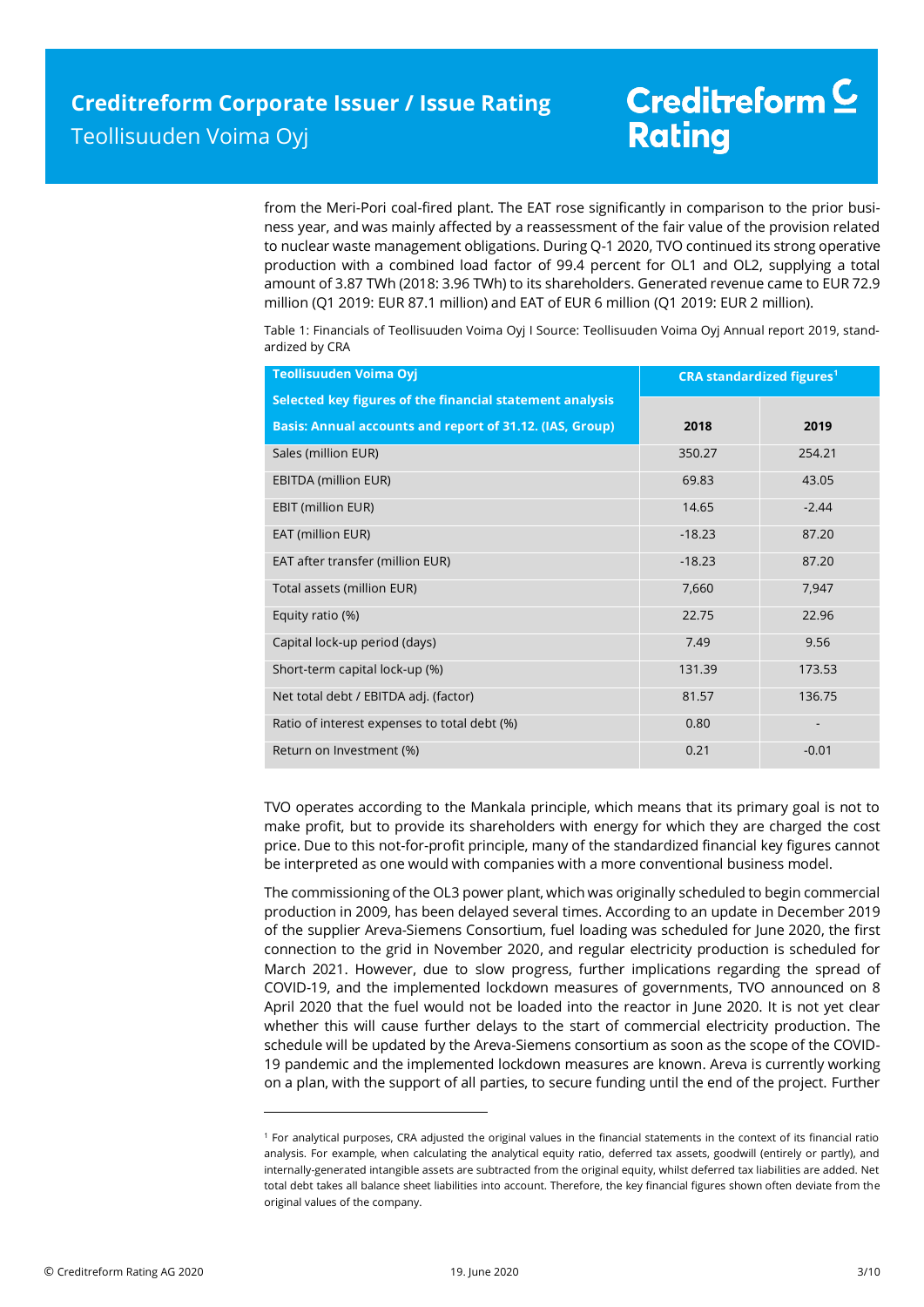significant delays would increase the counterparty risk and downward pressure on the rating. If the commissioning of OL3 is pushed beyond June 2021, TVO has the option of cancelling the plant contract.

In March 2018, TVO signed a comprehensive settlement agreement with the supplier consortium Areva-Siemens to settle all the ongoing legal matters with regard to the delay of the OL3 power plant. Under the penalty mechanism in the settlement agreement, TVO is entitled to receive a penalty payment from the supplier if the supplier consortium fails to complete the project by the end of 2019. Since the deadline has already passed, TVO is eligible to receive the penalty; however, the exact penalty will be determined by the delay and is limited to an amount of up to EUR 400 million. According to estimates of TVO's management, the company would be entitled to receive a compensation of EUR 318 million if the plant's commercial electricity production were to commence in March 2021. The compensation would reduce the capitalized construction costs of OL3 on the balance sheet, which limits the rise in production costs (depreciation). According to publicly available information, we do not believe that TVO is protected against cost overruns regarding the OL3 plant that would exceed the amount of EUR 400 million, as long as there is no new agreement between the supplier consortium and TVO. This is a risk which could affect the profit-yielding capacity of OL3 in the event of further significant delays.

As the business model of TVO is to only provide its shareholders with electricity at cost price, the creditworthiness of its six shareholders is a key rating factor. The Company is owned by six shareholders, of which the two largest account for approximately 84% of the shareholder base. Based on our research and analysis we believe that the creditworthiness of the major shareholders of TVO is sufficient to support a corporate issuer rating of BBB-. The biggest shareholder, Pohjolan Voima Oyj'' (57.1% as of 01.01.2019), is a Finnish energy company which also operates according to the Mankala model. Pohjolan Voima Oyj is mainly owned by Finnish industrial companies of which the majority shareholder is UPM Energy Oy, which is part of the UPM Group. The second-largest share is owned by Fortum Power and Heat (25.8% as of 01.01.2019), a subsidiary of Fortum Oyj (BBB / Stable as of 02.06.2020).

Although TVO does not sell its electricity on the market, market prices are still relevant, as ongoing low spot prices could reduce the willingness of its investors to remain invested in the Company. Energy prices strongly declined during the first quarter: the average Finnish area electricity price on the Nord Pool market was EUR 23.9/MWh, compared to EUR 47.52/MWh, which is approximately 50% lower than in the same period in the prior year. Also, in April, May and June the Finnish area price for electricity has remained significantly lower than usual. The cost price for TVO lies at roughly EUR 20/MWh and is expected to rise to approximately EUR 30/MWh when OL3 starts commercial production. We do not see a risk for the short-term, but if low area prices persist, it could start to pose a problem for investors, as the cost price for TVO might become higher than the Finnish area price on the Nord Pool market.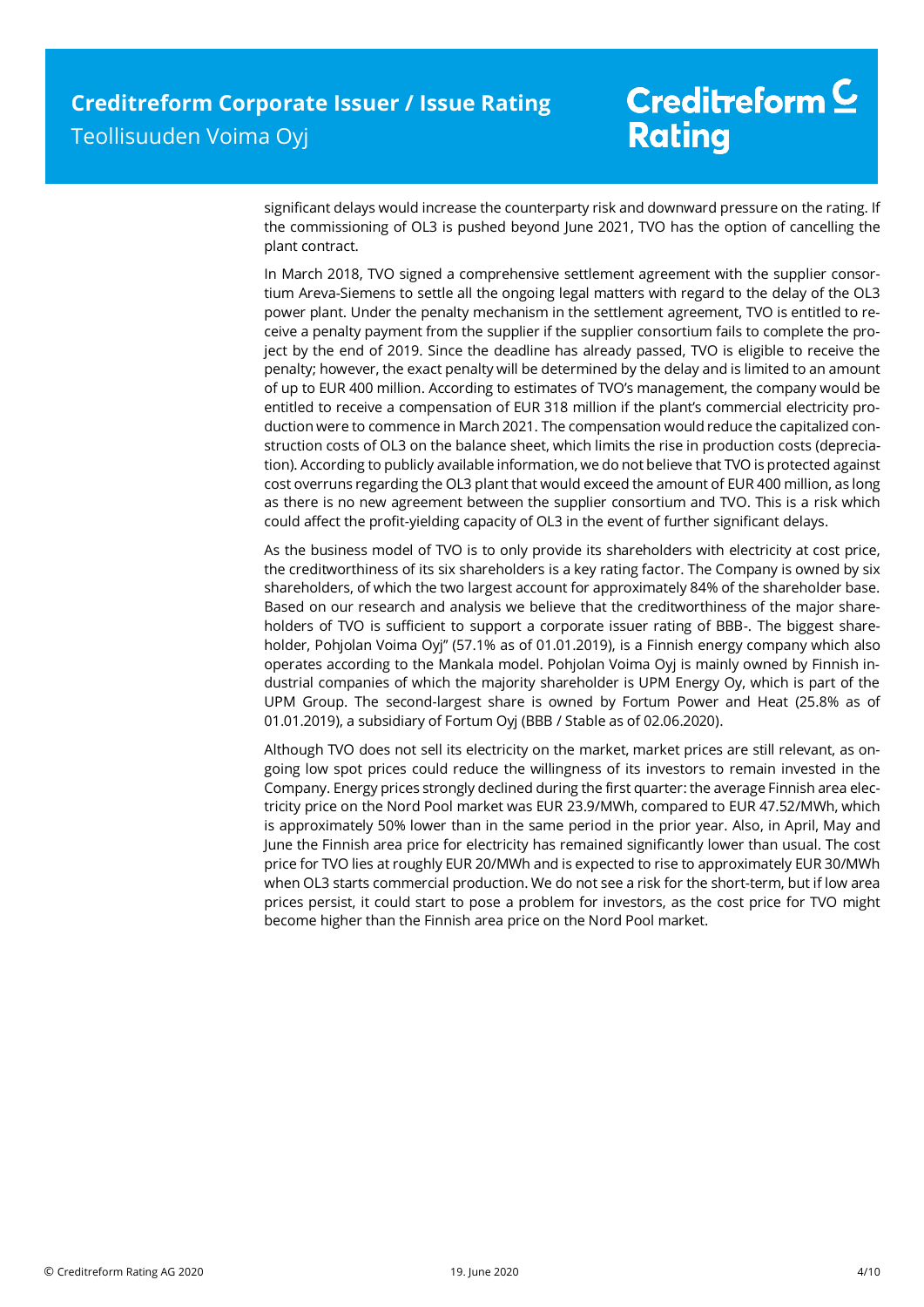## **Issue Rating Details**

### **Issue Rating**

The rating objects of this issue rating are exclusively the in Euro denominated long-term senior unsecured issues, issued by Teollisuuden Voima Oyj, and which are included in the list of ECBeligible marketable assets. The ECB list of eligible marketable assets can be found on the website of the ECB.

The notes have been issued within the framework of the EMTN programme, of which the latest base prospectus dates from 27 June 2019. The current EMTN programme amounts to EUR 4 bn. The notes under the EMTN programme benefit from a negative pledge provision and a cross default mechanism. A change of control clause does not exist in the terms and conditions.

We have provided the debt securities issued by Teollisuuden Voima Oyi with a rating of BBB-. The rating is mainly based on the corporate rating of Teollisuuden Voima Oyj.

Other types of debt instruments or issues denominated in other currencies have not been rated by CRA. For a list of all currently valid ratings and additional information, please consult the website of Creditreform Rating AG.

### **Overview**

Table 2: Summary of CRA Ratings l Source: CRA

| <b>Ratingobjekte</b>                             | <b>Details Information</b> |                 |
|--------------------------------------------------|----------------------------|-----------------|
|                                                  | Datum                      | Rating          |
| Teolisuuden Voima Ovi                            | 19.06.2020                 | BBB- / negative |
| Long-Term Local Currency Senior Unsecured issues | 19.06.2020                 | BBB- / negative |

Table 3: overview of TVO Debt Issuance Programme I Source: TVO's EMTN Base Prospectus 27 June 2019

| <b>Issue Details</b> |                        |             |                                     |
|----------------------|------------------------|-------------|-------------------------------------|
| Volume               | EUR 4.000.000.000      | Maturity    | Depending on<br>the respective bond |
| <b>Issuer</b>        | Teollisuuden Voima Oyi | Coupon      | Depending on<br>the respective bond |
| Arrangers            | Nordea Bank AB (Publ)  | Currency    | Depending on<br>the respective bond |
| Credit Enhancement   | -                      | <b>ISIN</b> | Depending on<br>the respective bond |

All future LT LC senior unsecured Notes that will be issued by Teollisuuden voima Oyj under the current EMTN programme, denominated in Euro and which are included in the list of ECB-eligible marketable assets will, until further notice, receive the same rating as the current LT LC senior unsecured notes under the EMTN programme. Notes issued under the programme in another currency other than Euro or other types of debt instruments have not been rated by CRA. For a list of all currently valid ratings and additional information, please consult the website of Creditreform Rating AG.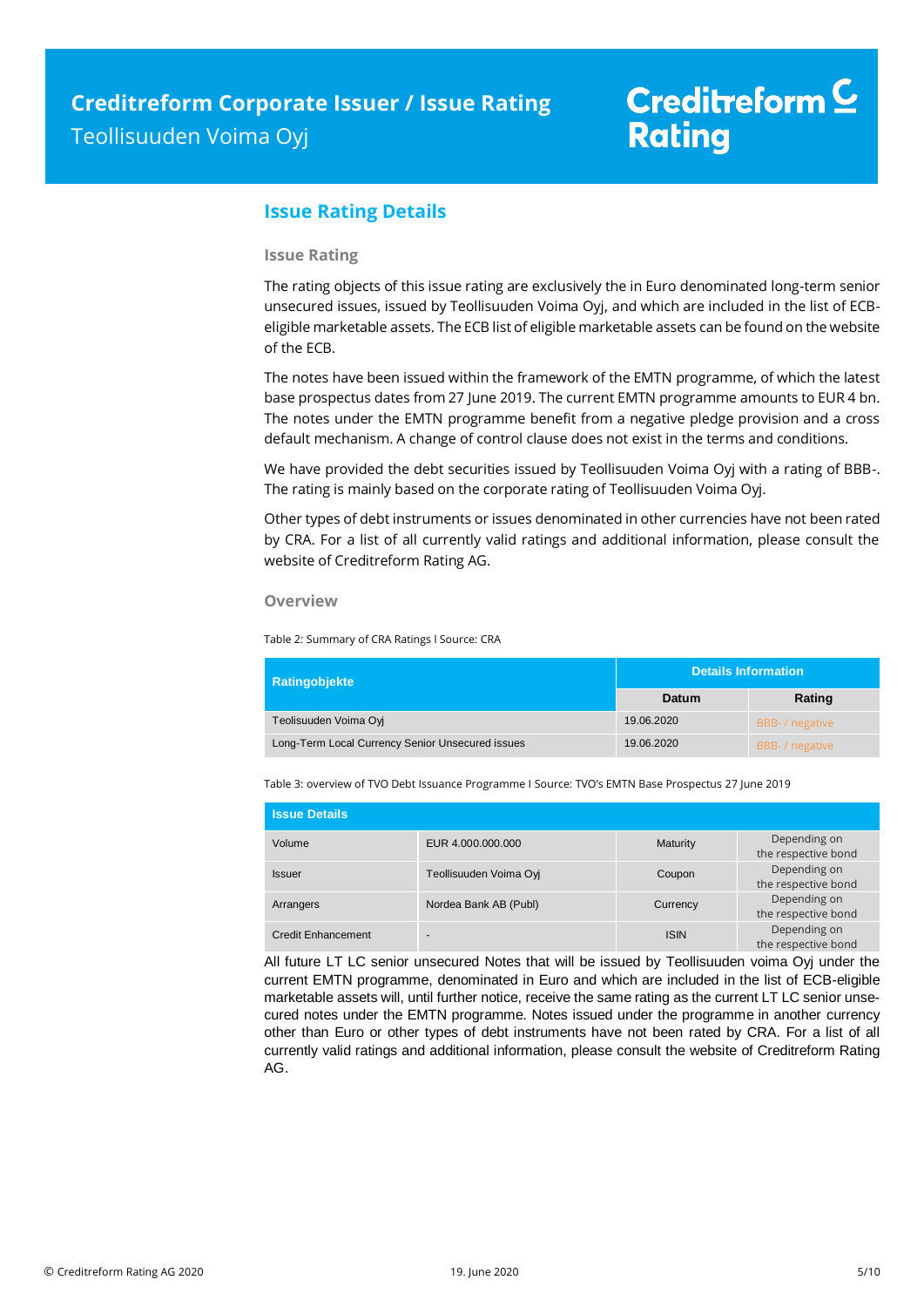## **Appendix**

**Rating history**

The rating history is available under:

<https://www.creditreform-rating.de/en/ratings/published-ratings.html>

Table 4: Corporate issuer rating of Teollisuuden Voima Oyj | Source: CRA

| Event          | <b>Rating date</b> | $\mid$ Publication date | <b>Monitoring period</b> | <b>Result</b> |
|----------------|--------------------|-------------------------|--------------------------|---------------|
| Initial Rating | 24.10.2018         | 29.10.2018              | Withdrawal of the rating | BBB- / stable |

Table 5: Corporate Issue Teollisuuden Voima Oyj | Source: CRA

| Event          | <b>Rating date</b> | <b>Publication date</b> | Monitoring period        | Result        |
|----------------|--------------------|-------------------------|--------------------------|---------------|
| Initial Rating | 24.10.2018         | 29.10.2018              | Withdrawal of the rating | BBB- / stable |

### **Regulatory requirements**

The present rating is an unsolicited rating in the regulatory sense. The analysis was carried out on a voluntary basis by Creditreform Rating AG, which was not commissioned by the Issuer or any other third party to prepare the present rating.

The rating is based on the analysis of published information and on internal evaluation methods for the assessment of companies and issues. The rating object was informed of the intention of creating or updating an unsolicited rating before the rating was determined.

The rating object participated in the creation of the rating as follows:

| With Rated Entity or Related Third Party Participation | Yes |
|--------------------------------------------------------|-----|
| With access to Internal Documents                      | No  |
| With Access to Management                              | No  |

A management meeting did not take place within the framework of the rating process.

The documents and information gathered were sufficient to meet the requirements of Creditreform Rating AG's rating methodologies.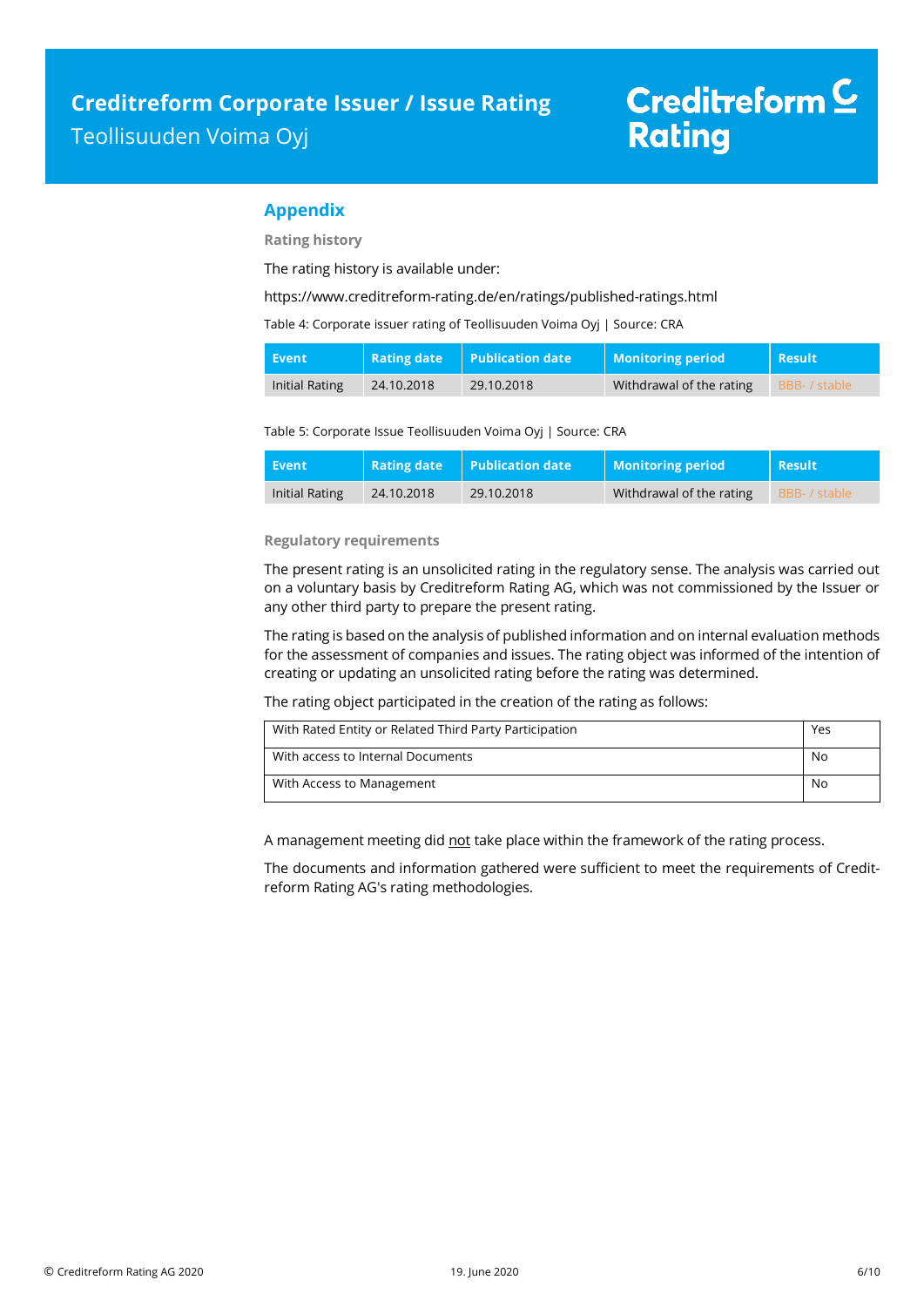| <b>Rating methodology</b>                | <b>Version</b><br>number | Date         | Website                                                                                                                                                                                                                                                                           |
|------------------------------------------|--------------------------|--------------|-----------------------------------------------------------------------------------------------------------------------------------------------------------------------------------------------------------------------------------------------------------------------------------|
| <b>Corporate Ratings</b>                 | 2.3                      | 29.05.2019   | https://creditreform-rating.de/en/about-<br>us/regulatory-require-<br>ments.html?file=files/content/downloads/Ex-<br>ternes%20Rating/Regulatorische%20Anforder-<br>ungen/EN/Ratingmethodiken%20EN/Rating%2<br>0Methodology%20Corporate%20Ratings.pdf                              |
| Government-related<br>Companies          | 1.0                      | 19.04.2017   | https://creditreform-rating.de/en/about-<br>us/regulatory-require-<br>ments.html?file=files/content/downloads/Ex-<br>ternes%20Rating/Regulatorische%20Anforder-<br>ungen/EN/Ratingmethodiken%20EN/Rating%2<br>0Methodology%20Government-Re-<br>lated%20Companies.pdf              |
| Non-financial<br>Corporate Issue Ratings | 1.0                      | October 2016 | https://creditreform-rating.de/en/about-<br>us/regulatory-require-<br>ments.html?file=files/content/downloads/Ex-<br>ternes%20Rating/Regulatorische%20Anforder-<br>ungen/EN/Ratingmethodiken%20EN/Rating%2<br>0Methodology%20Non-Financial%20Corpo-<br>rate%20Issue%20Ratings.pdf |
| Rating<br>Criteria<br>and<br>Definitions | 1.3                      | January 2018 | https://creditreform-rating.de/en/about-<br>us/regulatory-require-<br>ments.html?file=files/content/downloads/Ex-<br>ternes%20Rating/Regulatorische%20Anforder-<br>ungen/EN/Ratingmethodiken%20EN/CRAG%2<br>0Rating%20Criteria%20and%20Definitions.pdf                            |

The rating was conducted based on the following rating methodologies and the basic document.

The documents contain a description of the rating categories and a definition of default.

The rating was carried out by the following analysts:

| Name              | <b>Function</b> | Mail-Address                      |
|-------------------|-----------------|-----------------------------------|
| Rudger van Mook   | Lead analyst    | R.vanMook@creditreform-rating.de  |
| Natallia Berthold | Analyst         | N.Berthold@creditreform-rating.de |

The rating was approved by the following person (person approving credit ratings, PAC):

| Name         | <b>Function</b> | Mail-Address                    |
|--------------|-----------------|---------------------------------|
| Artur Kapica | <b>PAC</b>      | A.Kapica@creditreform-rating.de |

On 19 June 2020, the analysts presented the rating to the rating committee and the rating was determined. The rating result was communicated to the company on 19 June 2020. There has not been a subsequent change to the rating.

The rating will be monitored until Creditreform Rating AG withdraws the rating. The rating can be adjusted as part of the monitoring, if crucial assessment parameters change.

In 2011, Creditreform Rating AG was registered within the European Union according to EU Regulation 1060/2009 (CRA-Regulation). Based on this registration, Creditreform Rating AG is allowed to issue credit ratings within the EU and is bound to comply with the provisions of the CRA-Regulation.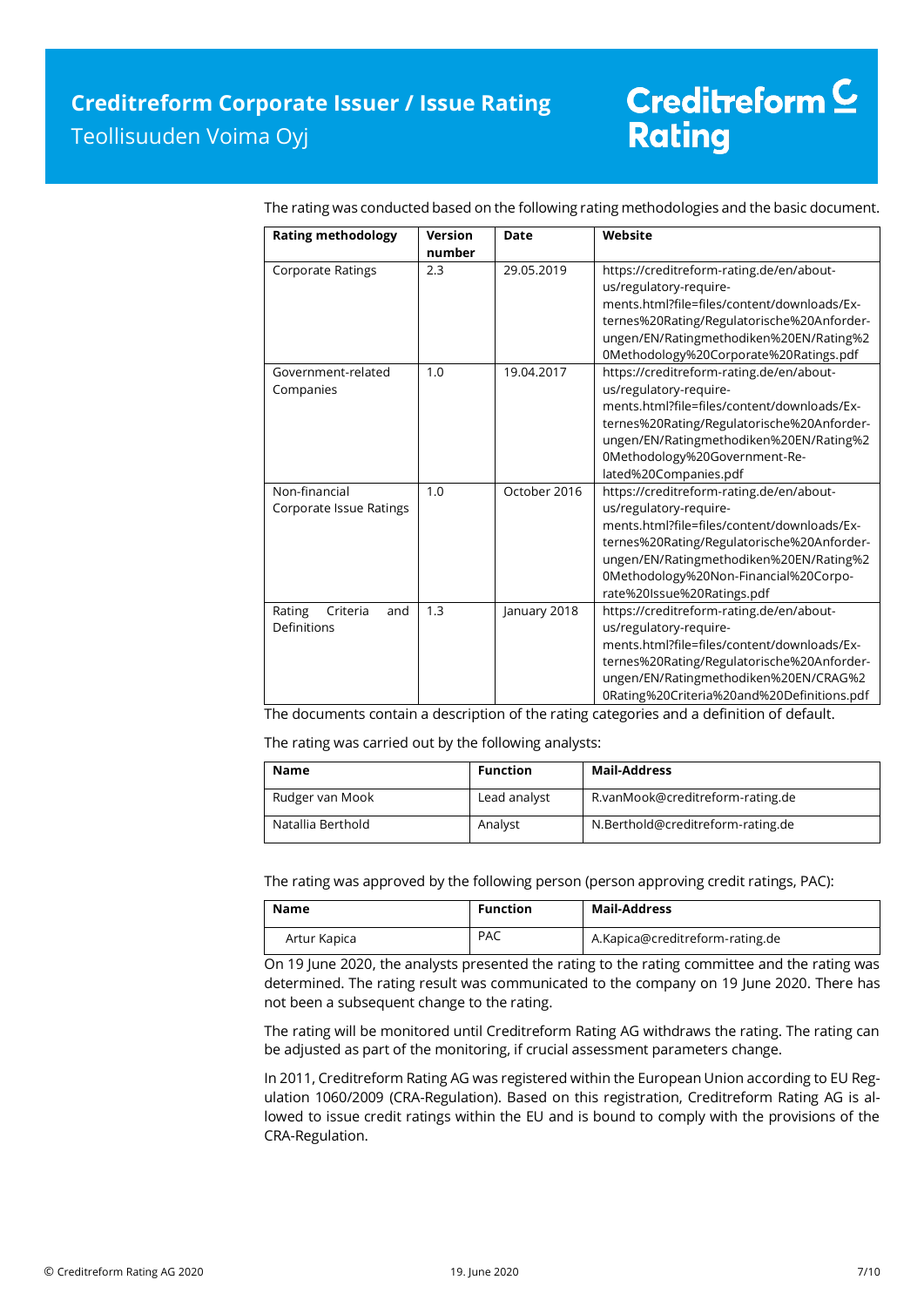### **ESG-factors**

You can find out whether ESG factors were relevant to the rating in the upper section of this rating report "Relevant rating factors".

A general valid description for Creditreform Rating AG, as well as a valid description of corporate ratings for understanding and assessing ESG factors in the context of the credit rating process, can be found here:

https://creditreform-rating.de/en/about-us/regulatory-requirements.html?file=files/content/downloads/Externes%20Rating/Regulatorische%20Anforder-

ungen/EN/Ratingmethodiken%20EN/The%20Impact%20of%20ESG%20Factors%20on%20Credi t%20Ratings.pdf

### **Conflict of interests**

No conflicts of interest were identified during the rating process that might influence the analyses and judgements of the rating analysts involved or any other natural person whose services are placed at the disposal or under the control of Creditreform Rating AG and who are directly involved in credit rating activities or in approving credit ratings and rating outlooks.

In the event of providing ancillary services to the rated entity, Creditreform Rating AG will disclose all ancillary services in the credit rating report.

#### **Rules on the presentation of credit ratings and rating outlooks**

The approval of credit ratings and rating outlooks follows our internal policies and procedures. In line with our "Rating Committee Policy", all credit ratings and rating outlooks are approved by a rating committee based on the principle of unanimity.

To prepare this credit rating, Creditreform Rating AG has used following substantially material sources:

#### Corporate issuer rating:

- 1. Annual report
- 2. Website
- 3. Internet research

### Corporate issue rating:

1. Corporate issuer rating incl. information used for the corporate issuer rating

### 2. Documents on issues / instruments

There are no other attributes and limitations of the credit rating or rating outlook other than those displayed on the Creditreform Rating AG website. Furthermore, Creditreform Rating AG considers as satisfactory the quality and extent of information available on the rated entity. With respect to the rated entity, Creditreform Rating AG regarded available historical data as sufficient.

Between the time of disclosure of the credit rating to the rated entity and the public disclosure, no amendments were made to the credit rating.

The Basic Data Information Card indicates the principal methodology or version of methodology that was used in determining the rating, with a reference to its comprehensive description.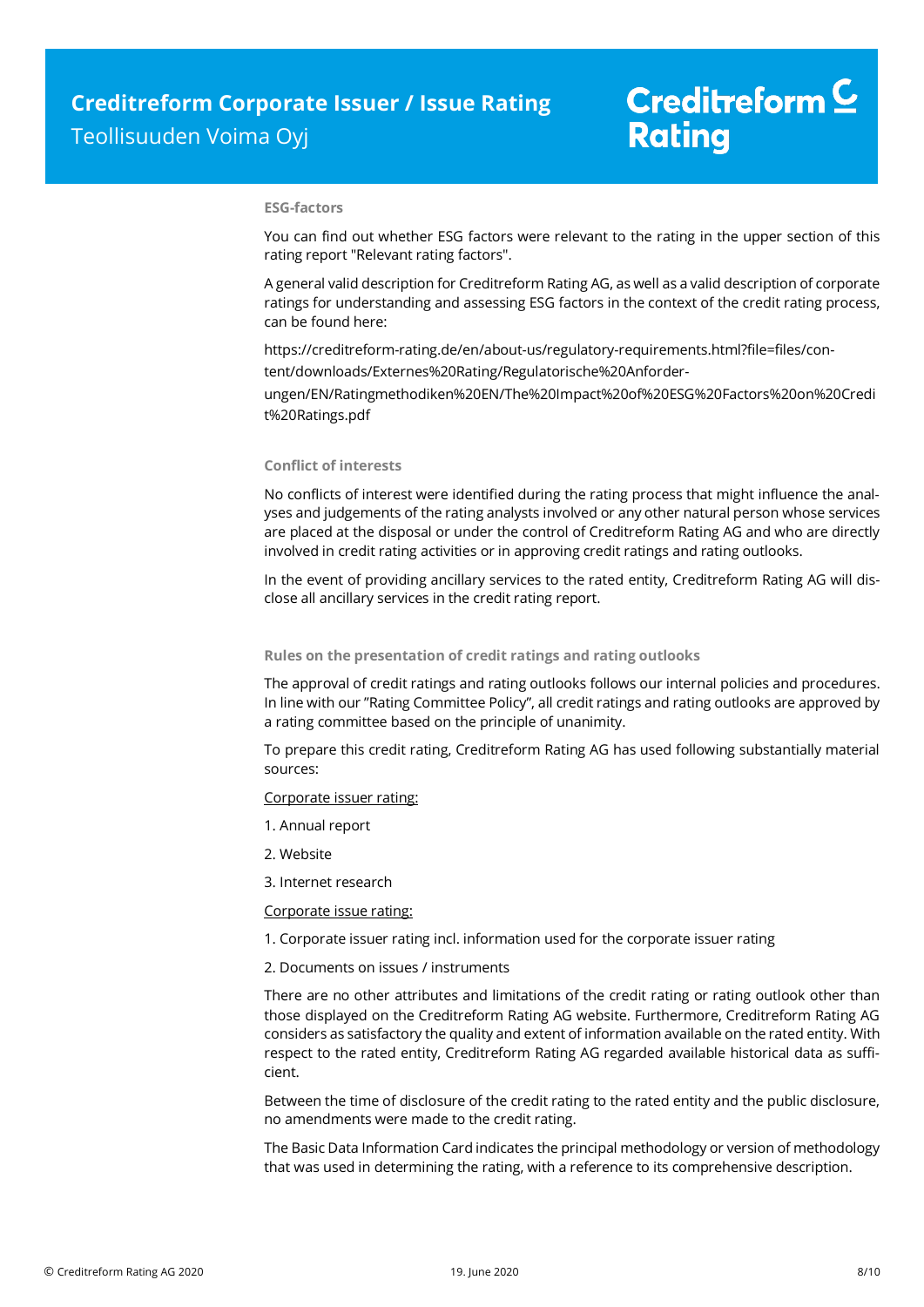In cases where the credit rating is based on more than one methodology or where reference only to the principal methodology might cause investors to overlook other important aspects of the credit rating, including any significant adjustments and deviations, Creditreform Rating AG explains this fact in the credit rating report and indicates how the different methodologies or other aspects are taken into account in the credit rating. This information is integrated in the credit rating report.

The meaning of each rating category, the definition of default or recovery and any appropriate risk warning, including a sensitivity analysis of the relevant key rating assumptions such as mathematical or correlation assumptions, accompanied by worst-case scenario credit ratings and best-case scenario credit ratings are explained.

The date at which the credit rating was initially released for distribution and the date when it was last updated, including any rating outlooks, is indicated clearly and prominently in the Basic Data Information Card as a "rating action"; initial release is indicated as "initial rating", other updates are indicated as an "update", "upgrade" or "downgrade", "not rated", "confirmed", "selective default" or "default".

In the case of a rating outlook, the time horizon is provided during which a change in the credit rating is expected. This information is available within the Basic Data Information Card.

In accordance with Article 11 (2) EU-Regulation (EC) No 1060/2009, a registered or certified credit rating agency shall make available, in a central repository established by ESMA, information on its historical performance data including the rating transition frequency and information about credit ratings issued in the past and on their changes. Requested data are available at the ESMA website: https://cerep.esma.europa.eu/cerep-web/statistics/defaults.xhtml.

An explanatory statement of the meaning of Creditreform Rating AG's default rates are available in the credit rating methodologies disclosed on the website.